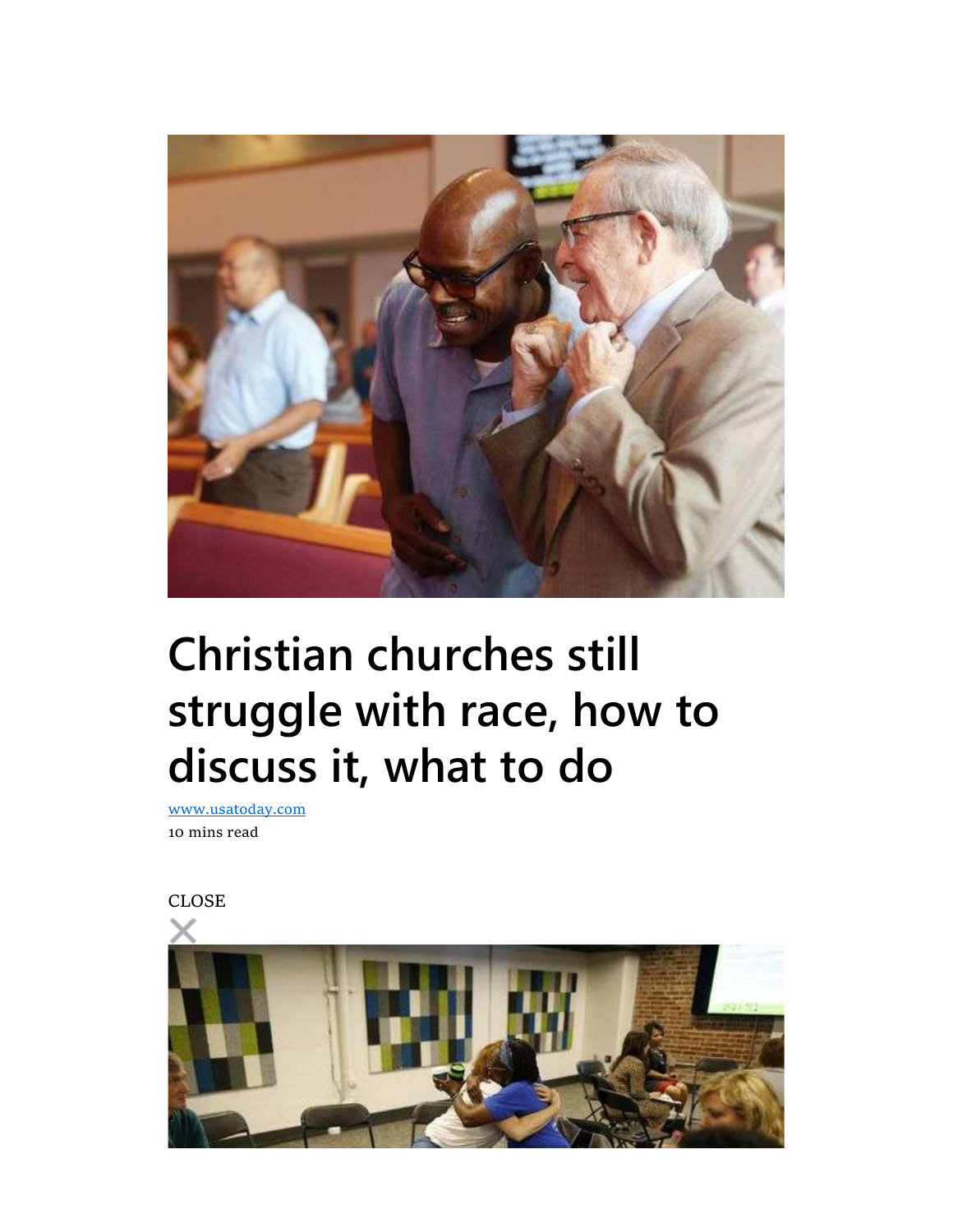

onnie Carroll, left, who lives in the Cincinnati neighborhood<br>of Madisonville, and Kimberly Elliott, of Green Hills, Ohio,<br>hug after a discussion about implicit racial bias during a<br>meeting May 16, 2018, of the Undivided g of Madisonville, and Kimberly Elliott, of Green Hills, Ohio, hug after a discussion about implicit racial bias during a meeting May 16, 2018, of the Undivided group at Crossroads Church in the University Heights neighborhood of Cincinnati.(Photo: Sam Greene/The Enquirer)

CINCINNATI — On a Wednesday night at Crossroads Church in the Cincinnati neighborhood Corryville, about 30 people — equal numbers white and black, more women than men — stand in a circle in a basement meeting room.

A church leader asks them to give a one-word answer to describe how they're feeling about being a part of the Undivided racial reconciliation program.

"Happy," one said.

"Hopeful," another said.

At the same time, on a website that originates about 75 miles east of Cincinnati in Bainbridge, Ohio, an avowed neo-Nazi proclaims a different sermon. Only a select group of white people are chosen by God, he said. Everyone else is unworthy.

► **June 11:** Church expelled from Southern Baptist Convention over discrimination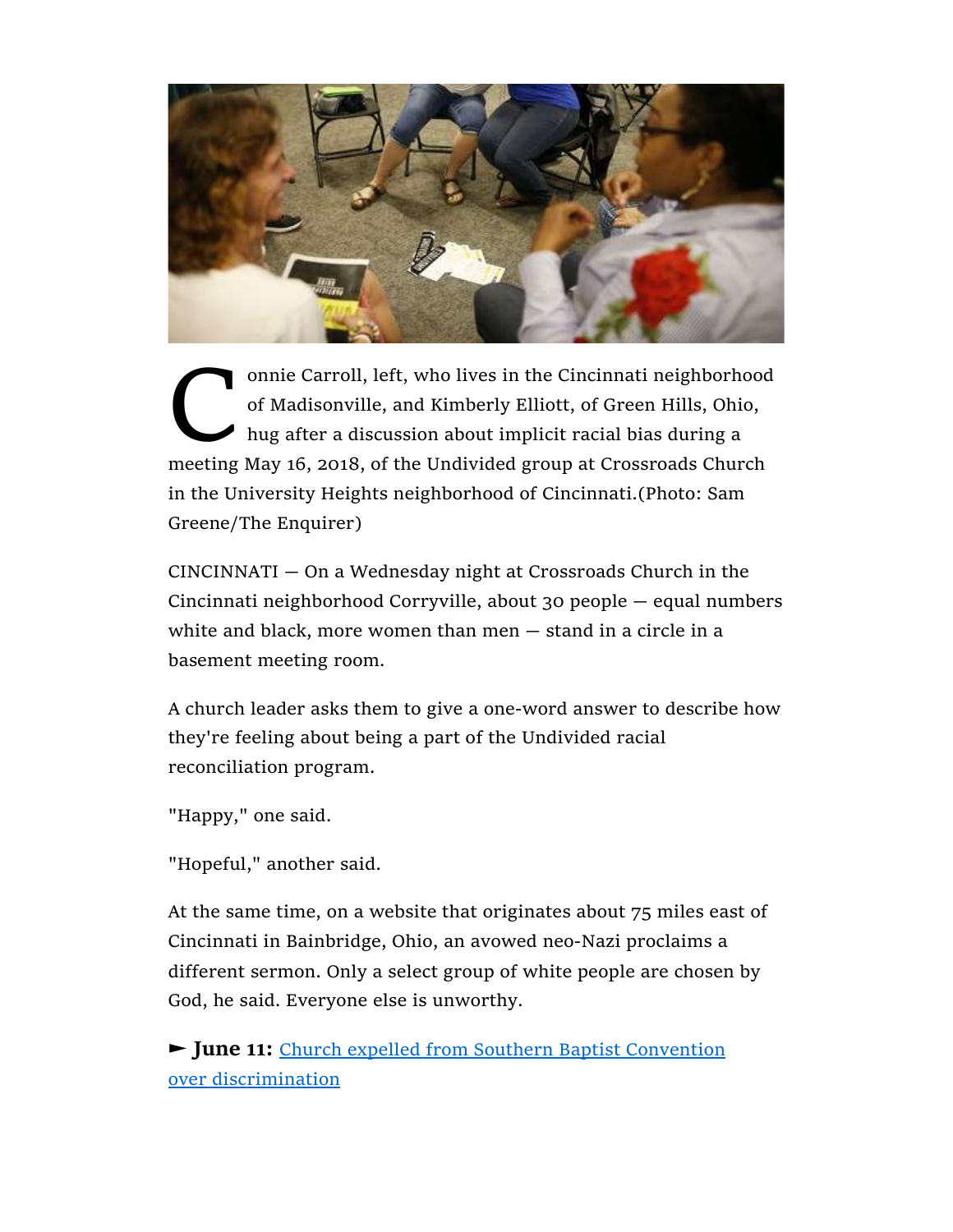► **June 7:** Bigoted customers make life hell for minority workers ► **June 3:** 'Racism is a pro-life issue', Catholic Church says

"Not the Jewish nation. Not blacks. Not Mongrels. Not half-breeds, yellows, Chinese, Koreans, homosexuals or bisexuals," said the white supremacist preacher, Paul R. Mullet.

The messages could not be more different, yet both are based on an interpretation of the same Christian faith. While Mullet is a fringe actor, his sermons are a reminder of Christianity's complicated history with race in America — one stained by the justification and endorsement of slavery.

"The race issue will continue to be a challenge for the Christian community and other faith traditions as long as whites focus only on race relations while ignoring society's systemic inequities."

#### Robert "Chip" Harrod, Cincinnati

Mainstream Christian churches don't speak about race in the hateful manner Mullet does, but many also don't address race relations and racism head on as Crossroads is attempting to do. Instead, they still struggle with a more fundamental question: How should they speak about race at all?

Uncertainty about race in the pulpit often stems from the racial makeup in the pews. Almost 9 in 10 Christian churches nationally are predominantly of one race group, according to a Tennessee-based religion information firm. That company, LifeWay Research, also did a survey in 2014 that showed that two-thirds of American churchgoers agreed with the statement that "our church is doing enough to be ethnically diverse."

The lack of racial integration in the Christian church contributes to the overall lack of meaningful contact among people of different races and ethnicities throughout American society, sociologists said.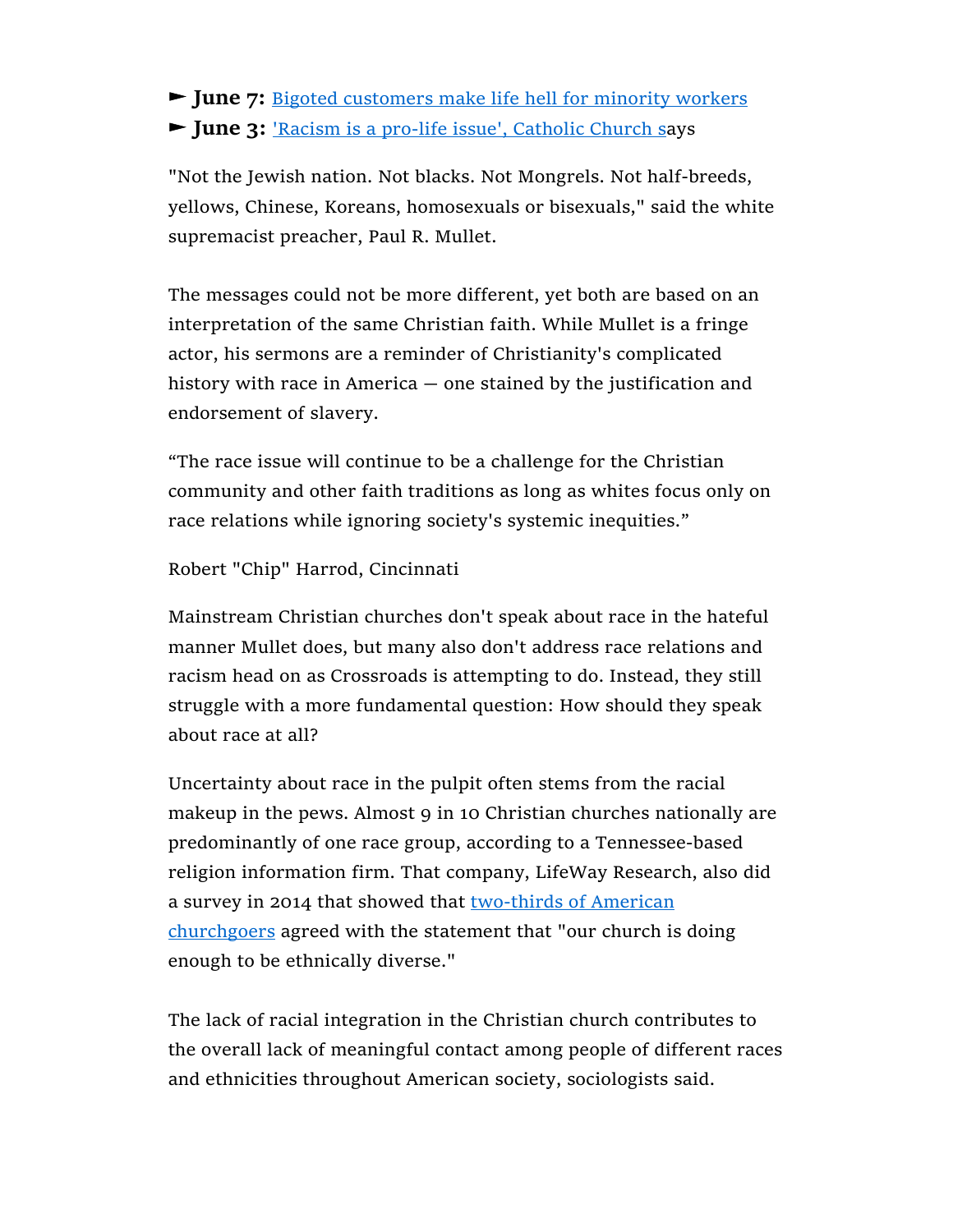As a result, fear of the unknown and negative racial stereotypes can set in, said the Rev. K.Z. Smith, pastor for 30 years of predominantly black Corinthian Baptist Church in the Cincinnati neighborhood of Avondale.

"In Chronicles 7:14, God is telling us that if we seek his face he will heal the land, but it has to begin with his people," Smith said of the faithful. "The way things are, we're not doing what we're supposed to. I mean, I've had white people tell me they'd like to worship with us but are afraid they won't be safe in Avondale."

Long-standing Protestant and Catholic churches are based in city neighborhoods or smaller communities and reflect their racial composition. The Cincinnati region, which includes Northern Kentucky and Southeast Indiana, is the nation's 10th-most residentially segregated region, according to an analysis of 2016 Census estimates from Apartment List.com.

Yet some individual churches and denominations here, in addition to ecumenical and interfaith groups, are trying to break down some of those walls in ongoing programs. They range from joint social-justice projects to worship and pulpit exchanges.

Unity and understanding are the goals of a single-day event, Cincinnati Festival of Faiths, planned for **June 24 at Xavier** University.

► **May 31:** Christian Identity church preaches white supremacy ► **May 31:** Christianity's history of racial intolerance and racism in the U.S.

"The race issue will continue to be a challenge for the Christian community and other faith traditions as long as whites focus only on race relations while ignoring society's systemic inequities that shape — if not predetermine — our race relations," said Robert "Chip" Harrod, a long-time Cincinnati diversity and inclusion advocate.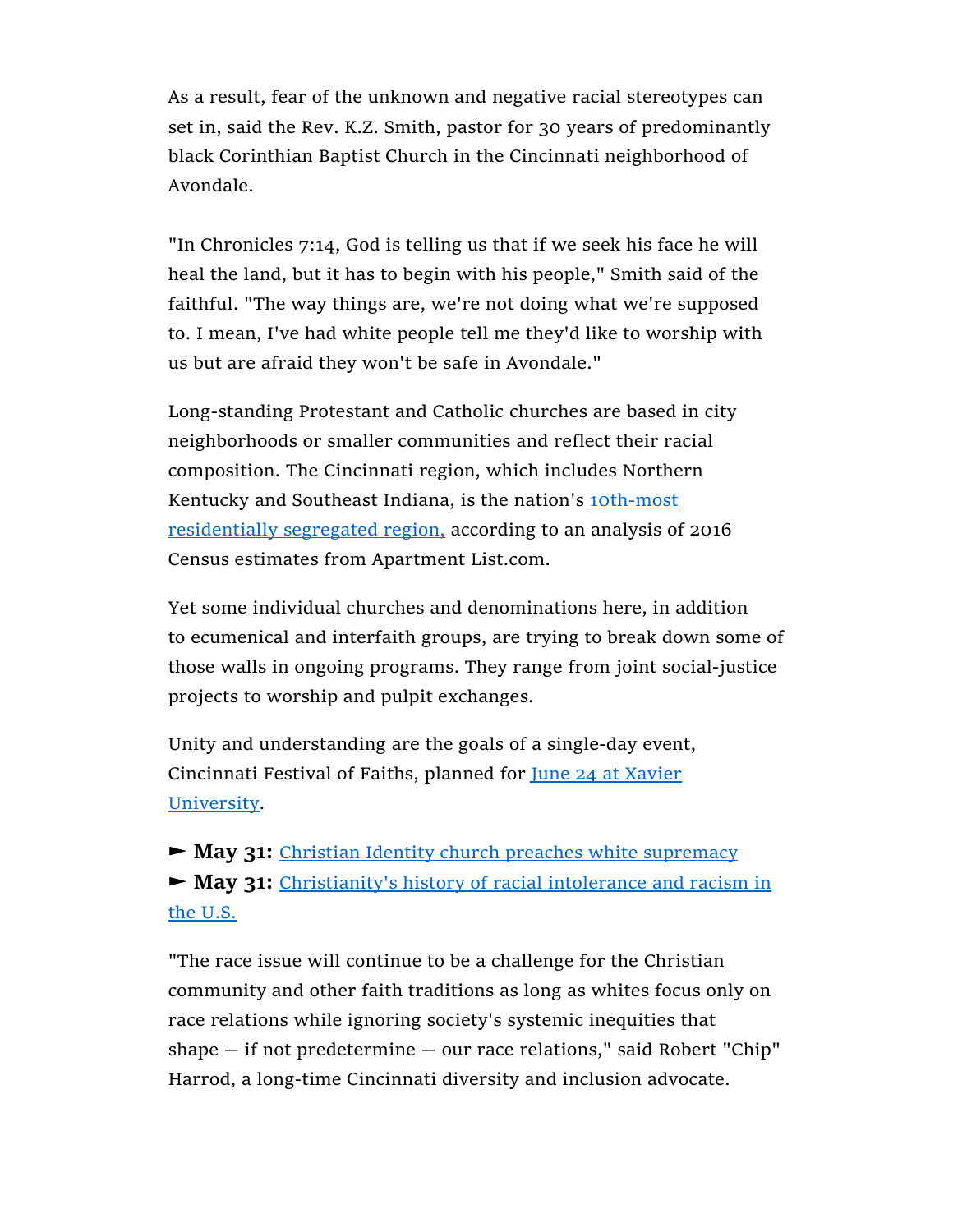In other words, on addressing issues of race and racism, the Christian church in America remains a reflection of the larger society. A small handful of successes go along with the polite silence of the pulpit and many missed opportunities to call out racism as a sin.

Or as the Rev. Wilton Blake, recently retired presiding elder of the Cincinnati district of the African Methodist Episcopal Church, said, "Bits and pieces but not the whole bite."

### **Ongoing efforts to confront injustice**

Faith-based efforts to close the racial divide and the social damage it can cause continue to be made in small and large ways. They happen here in individual churches, throughout large denominations and in a coalition that uses the collective moral voice and influence of the region's interfaith community.

One of the most overt racial makeovers took place beginning in 2001 at Peoples Church, formerly known as First Christian Assembly of God, in Corryville. At that time it had a 98% white, commuter congregation.

In 2004, in only his third year as pastor, Chris Beard articulated the new mission statement: "To be a racially reconciling, generationally rich, life-giving church thriving in the heart of the city."

► **May 1:** What does it mean to seek asylum in the United States? ► **April 4:** At MLK rally, many faiths but one message

Many white members left. Some would eventually return.

Today, Peoples Church has a congregation that is 25% African-American; 25% international, representing 30 nationalities; and 50% white, a mix that Beard and his congregants refer to as "heaven on earth." The staff and lay leadership also are diverse.

"It's sinful that the white American Christian church has perpetuated a climate of white supremacy instead of repenting for the sins of the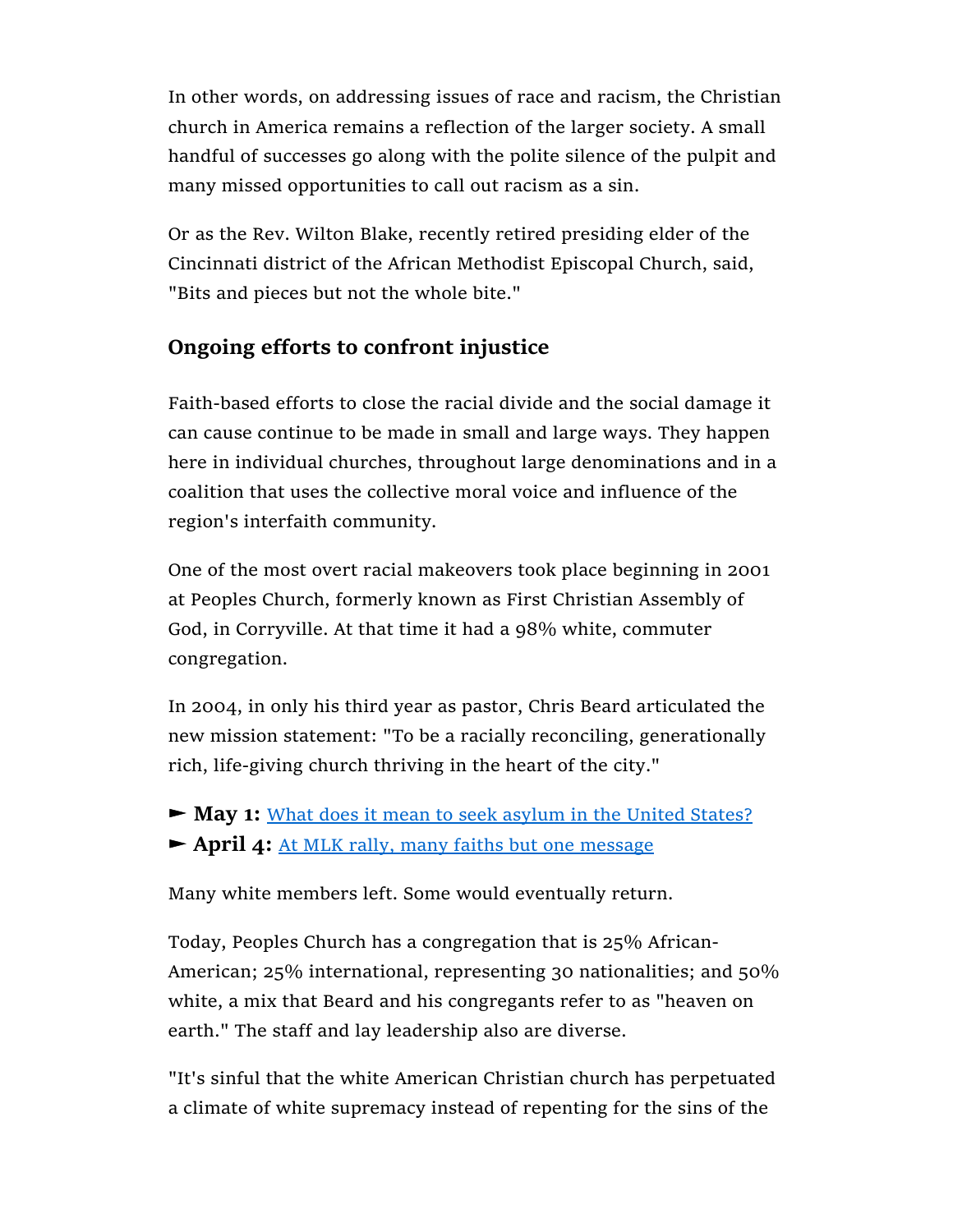founding of America," Beard said. "It's humbling and scary to face our own sin, but without truth, there is no repentance."



Marvis Ware, 59, greets pastor emeritus Clyde Miller before the 9:30 Sunday morning service May 27, 2018, at the Peoples Church in the Cincinnati neighborhood of Corryville. (Photo: David Gifreda/The Enquirer)

For Marvis Ware, 59, who lives in the Cincinnati neighborhood of Roselawn, the racial unity he experiences inside Peoples Church has helped him to understand and withstand a society that wants to cast him as a second-class citizen.

"I see all races, all ethnicities, all nationalities, I see us worshiping together and getting along," he said. "As a black man, that gives me a lot of hope."

Peoples Church is part of a religious demographic known as evangelical Protestants.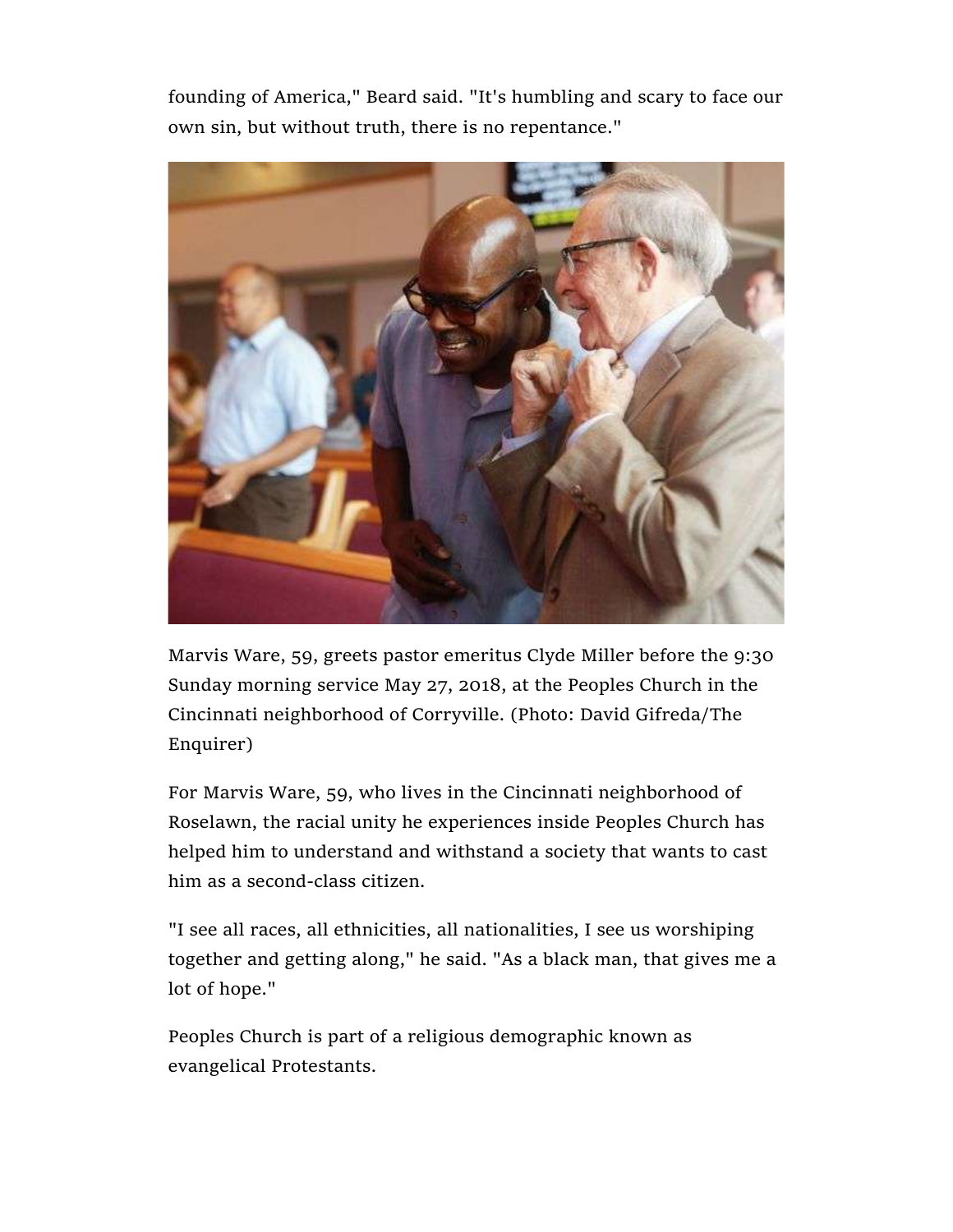It is a group that has 50 denominations in the Cincinnati region and whose numbers have risen steadily since the early 1980s to 329,000 in 2010 — the most recent U.S. Religion Census. The evangelical Protestant category also includes Crossroads, whose membership increased 36% in the past year and is now at 38,000.

The Catholic Church remains the largest and most culturally influential denomination here. It has 402,000 members in the Cincinnati region.

Following residential patterns across the Cincinnati archdiocese's 19 county area, four of its 211 churches are predominantly black, a few are meaningfully integrated, but most are almost exclusively white.

The archdiocese operates an office of African-American Ministries and has offered several racial education and diversity-building programs for its members and clergy in the past several years. Among them is an international church twinning program in which about 20% of archdiocesan parishes participate.

The challenge is to remove hot-button issues such as immigration and race from the contentious political environment, said Tony Stieritz, director of the archdiocese's Social Action Office.

"With race, how do you open up conversations that people are going to participate in without defenses going up right away?" Stieritz said.

The Cincinnati Archdiocese 50 years ago helped to create an organization called the Metropolitan Area Religious Coalition of Cincinnati, better known by the acronym MARCC, to address specific social issues through political action and prophetic teaching of God's absolute standards.

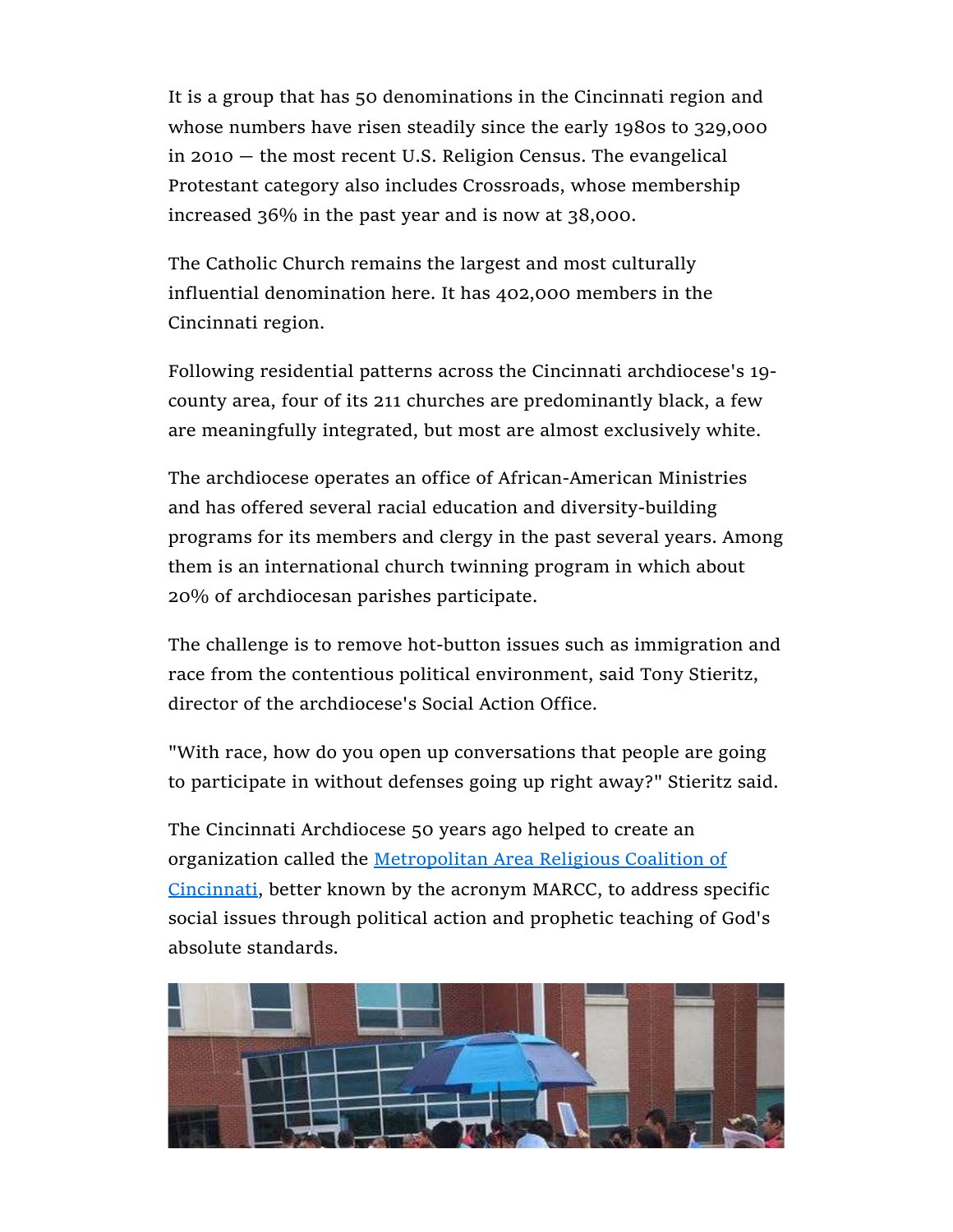

About 250 people were turned away on a recent Saturday morning at Woodward High School in Cincinnati from applying for a Metropolitan Area Religious Coalition of Cincinnati ID card. Demand for the alternative identification card surprised organizers. (Photo: The Enquirer/Mark Curnutte)

Today, 11 of the coalition's 15 denominational members are Christian. It focuses on two social concerns each year. This year they are community-police relations/justice reform and affordable housing/displacement.

In 2016, MARCC created an identification card that is used by unauthorized immigrants, people returning from prison and homeless people. Cincinnati officials allow its use to access city services.

In two years, 1,603 cards have been distributed, and the Hamilton County Sheriff's Department and the Blue Ash, Forest Park, Springdale and West Chester Township police departments also recognize the MARCC ID.

To Margaret Fox, the coalition's executive director, the card represents a victory for a diverse but unified faith community, the creation of a service that helps vulnerable people from many races and ethnicities in a time when it's badly needed.

"You can preach from the pulpit, but at this point in time, actions seem to speak louder than platitudes," she said.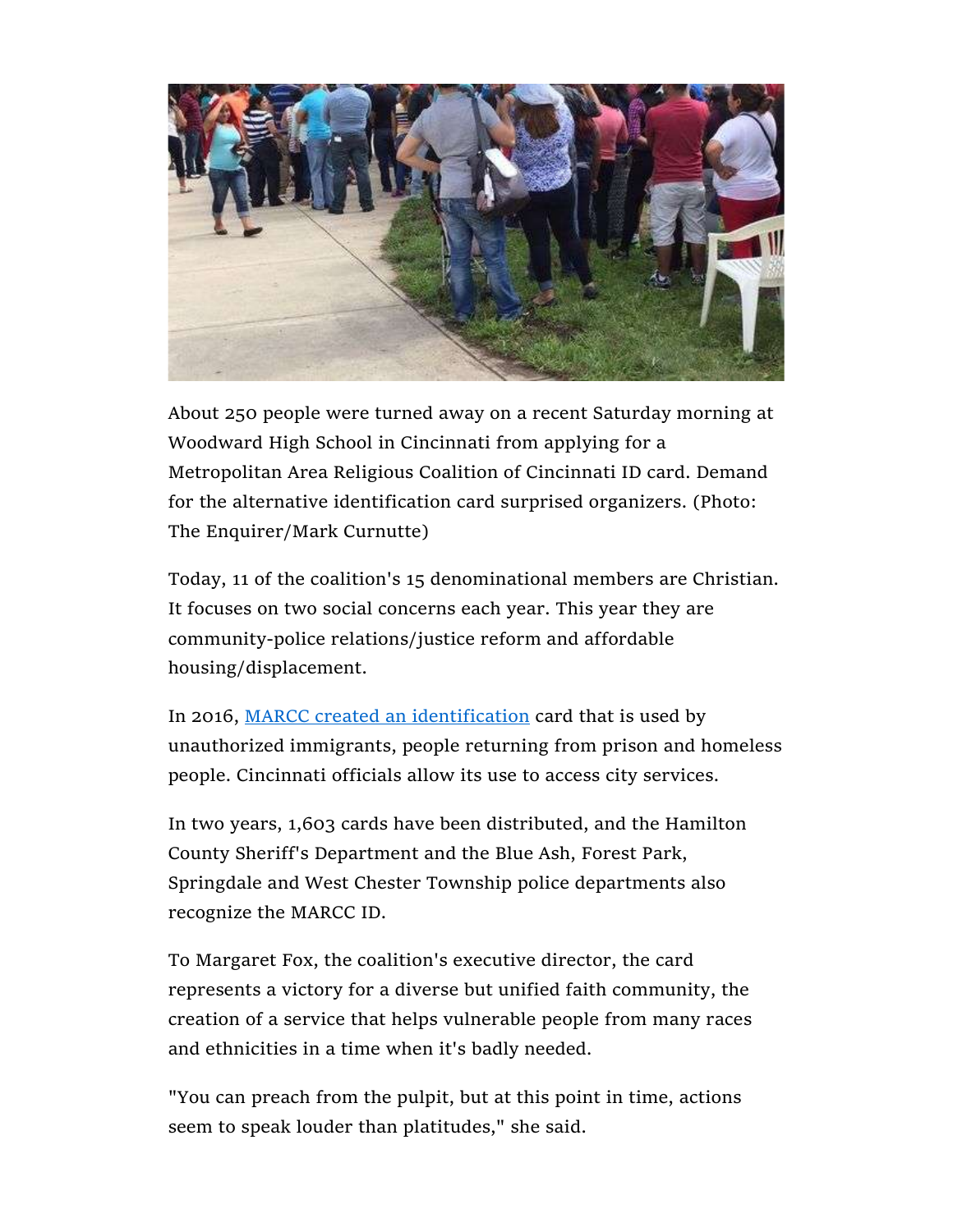### **'Issue is social justice, not integration'**

For some theologians and ministers, church segregation within American Christianity is not the problem.

The problem is the racial, class and social division that runs contrary to the central Christian message of loving God and loving one's neighbor as one's self, said Pastor Lesley Jones of Truth & Destiny Ministries in the Cincinnati neighborhood of Mount Airy.

"It's fine for people to be in touch with their cultural heritage," said Jones, who founded the church in 2003 and ran unsuccessfully for Cincinnati City Council last year. "The problem is when we think social justice only applies to us."

She recently addressed gun violence in her predominantly black congregation of about 200. It's about 20% white and biracial, as well as having a handful of Latino members.

"Sometimes, there are things only I, as a black minister, can say to black people," Jones said. "I told our black mothers that it wasn't just about street violence in black communities. I said we need to join with these white mothers who are losing children in all these school shootings."

The message of equity Jones delivered is an example of what's needed more, said Adam Clark, associate professor of theology, Africana studies and in the Institute for Spirituality & Social Justice at Xavier University in Cincinnati.

"The issue is justice," Clark said. "It's more about equity. We have to recognize the prophetic nature of Christianity, which calls for social justice."

The Bible indirectly addresses racism and diversity many times. Examples: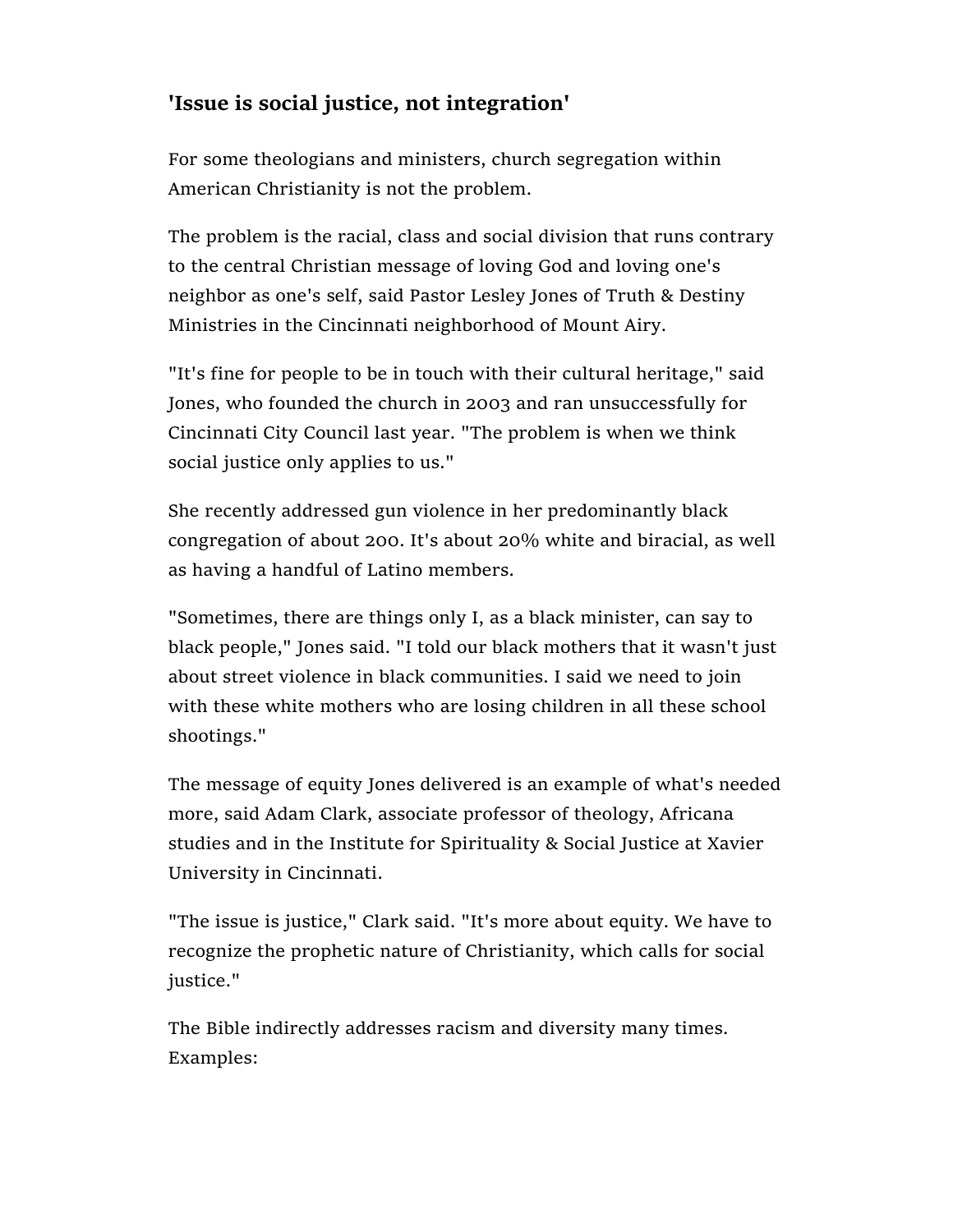**• In Genesis,** all people are created in God's image.

**• In 1st Corinthians,** all are baptized by one spirit in order to form one body.

**• In Revelation,** the heavenly picture is a great multitude from each nation and all tribes speaking every language before the throne.

Yet throughout history, the American Christian church has shown favoritism of whites and presented a narrative that Christianity moved from Israel to Europe and then to the Americas, Xavier's Clark said.

"It kind of erases the history of the Ethiopian church, the Coptic Church in Egypt, how Exodus is an African story, how Jesus is obviously a Palestinian," he said. "Blacks are marginalized Christians."

## **Churches respond to race-inspired acts**

The nation's timeline since 2014 is dotted with racially charged incidents, such as when a man drove into a crowd protesting a rally that drew hundreds of white nationalists to Charlottesville, Va. Starting with the police shooting of unarmed black teen Michael Brown that August in Ferguson, Mo., these events seemed to pull white from black, said Chuck Mingo, pastor of Crossroads in the Cincinnati neighborhood of Oakley.

In the midst of the violence  $-$  including the 2015 massacre of nine African-Americans in a prayer group by an avowed white supremacist at Emanuel African Methodist Episcopal Church in Charleston, S.C. — Mingo said he wanted to start a church-based conversation about race.

That dialogue grew into the Undivided program, which in two years has shepherded 3,000 people through a six-week racial reconciliation process. Mingo said he has heard "story after story of hearts being broken and hearts being mended."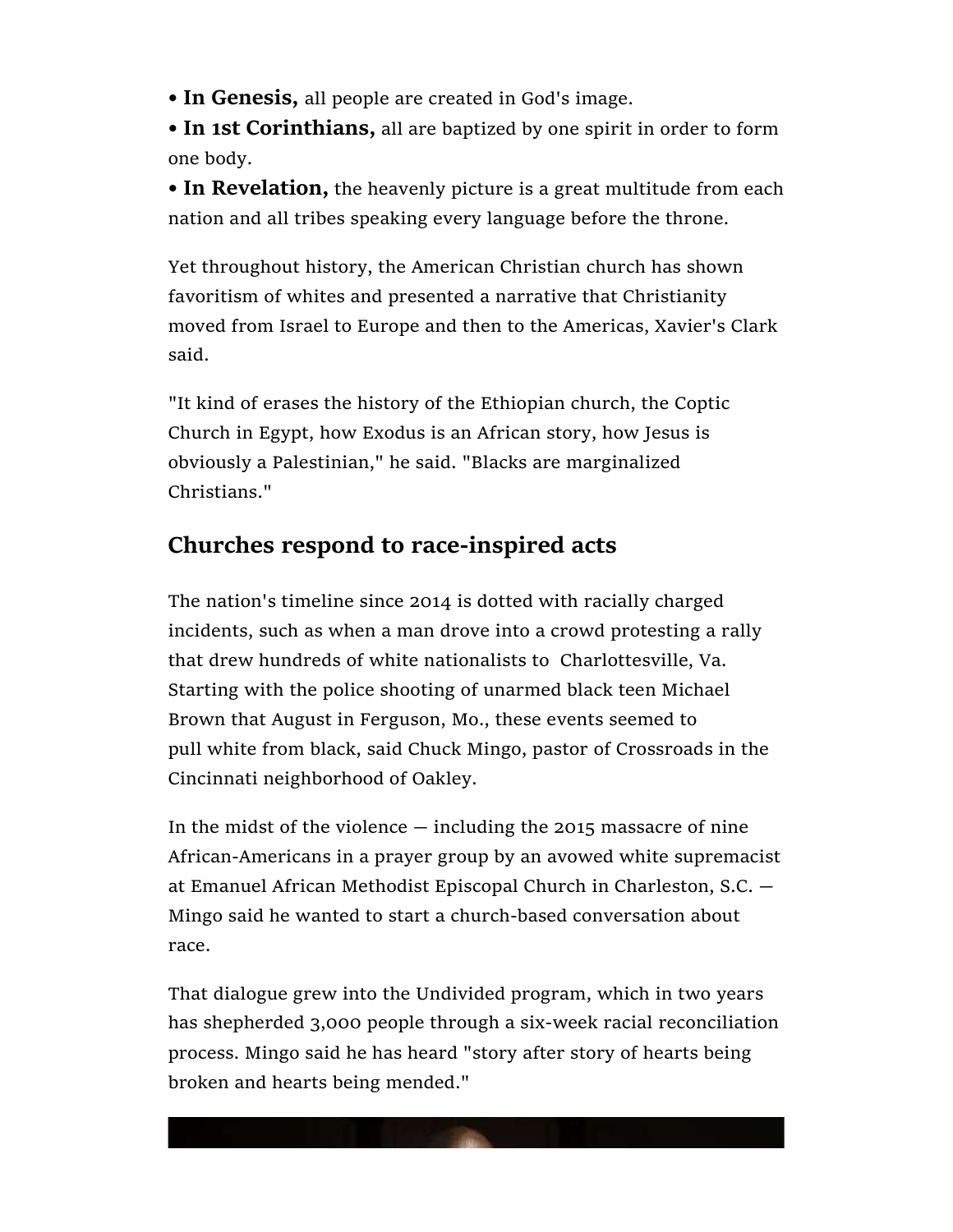

The Undivided program grew out of a dialogue Pastor Chuck Mingo of Crossroads Church said he wanted to start about race. (Photo: Kareem Elgazzar/The Enquirer)

Crossroads, as a megachurch, draws from across the Cincinnati area. Unlike most Catholic or mainline Protestant churches, it is not identified by neighborhood or community boundaries.

For Mary Burns, 42, a white lawyer who lives with her husband, Joseph, in Newport, Ky., Undivided has been a catalyst for racial understanding.

"I am still trying to figure out the benefits I received but did not earn because of my race," Burns said. "You learn these benefits came at the expense of other people's undeserved hardships.

"And you're left asking, `What do I do with that?' " she said. "I know as a Christian that I have the responsibility to do something."

Other Crossroads members felt the same. Undivided was the root of the formation of a social-justice team that worked more than 500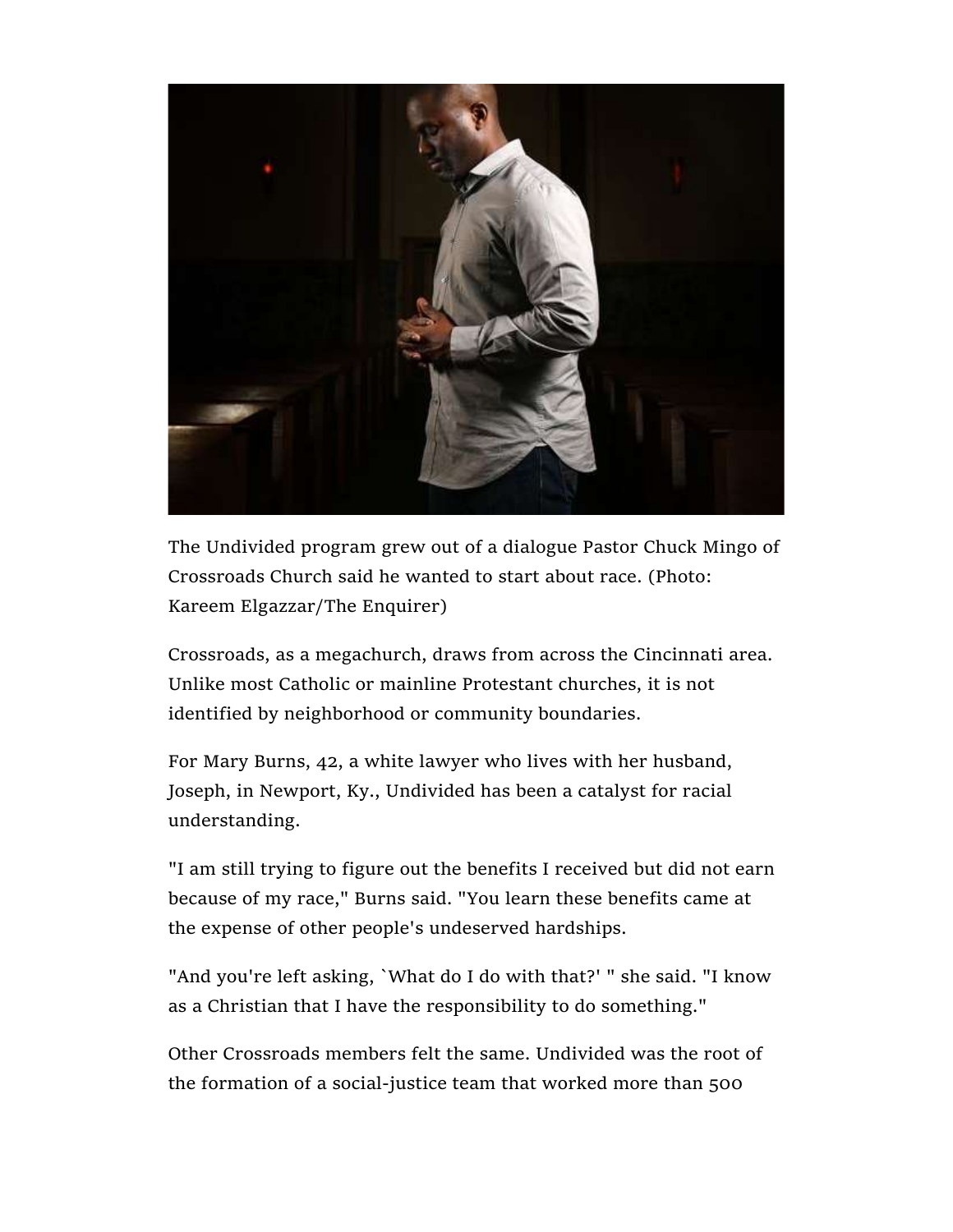volunteer shifts to help Issue 44, Cincinnati Preschool Promise, pass by 24 percentage points in November 2016.

For a faith community that is just 10.5% African-American, the Undivided justice team's current issue is one critical to the black community: criminal justice reform. Members are collecting thousands of signatures to help get proposed laws on the Ohio ballot in November.

As a black man from Philadelphia, Mingo said he looks around society and Crossroads itself and knows that room for growth exists with Undivided.

"I feel most challenged by the young white guy because I know, given our culture and even the demographics of our church, statistically, they are going to be the least likely to be in relationships with people who really have different life experiences than them," the pastor said.

The shooter at Emanuel AME was a young white man, Dylann Roof, 21 at the time, a white supremacist who said he wanted to start a race war.

The Rev. Henry Zorn, the pastor of the Lutheran Church of the Resurrection in Ohio's Anderson Township, formed Anderson Churches for Racial Unity in response to the massacre of the Emanuel Nine.

Zorn's congregation is one of eight Christian churches in predominantly white and affluent Anderson Township that have spent the past three years studying race by listening to guest speakers, screening films, discussing books and attending workshops. The Anderson churches have developed an ongoing relationship with an urban black church, Allen Temple AME in Cincinnati's Bond Hill neighborhood.

On June 18 at Zorn's church, he and Allen Temple's pastor, the Rev. Alphonse Allen, will preside over a third-anniversary commemoration of the Emanuel Nine.